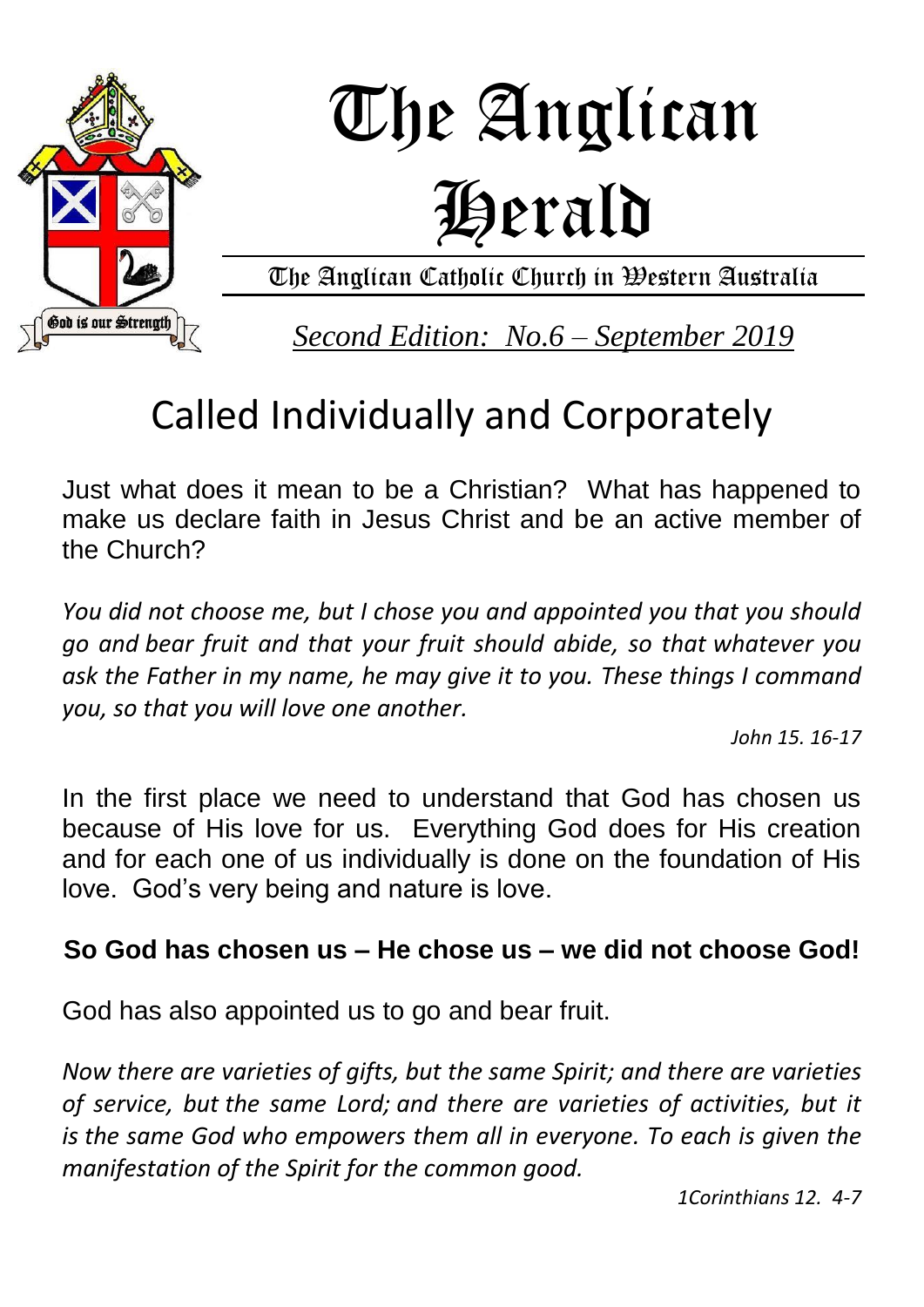Saint Paul tells us that there are a variety of gifts and services given to us by the Holy Spirit. Each of us has been given a gift of one sort or another. How do we recognise our gift and how do we use it?

As we have grown so we should (or may) have discovered what we are good at or that we have an ability or skill for a particular task or purpose. This knowledge should indicate to us that God has given us a particular gift or gifts to serve Him as a Christian.

Whatever gift God has given us we can use as an individual Christian but we are also meant to share our gift with other Christians through our membership within the Body of Christ.

### **The Body of Christ is the Church!**

Saint Paul continues to tell us that there are a variety of activities. Different things have to be done to make the Church function as it should. Each one of us is meant to offer our gift or gifts for the use of the Church as our contribution to its life.

#### **To each is given the manifestation of the Spirit for the common good.**

The sharing of our God given gifts within the life of the Church is an expression of our love of God and our love for our brothers and sisters in the Body of Christ – the Church.

In a way probably unique to each one of us God has led us to faith in Jesus and active membership of His Church. God has called us to have a personal relationship with Jesus and to acknowledge Him as our Lord and Saviour. God has also called us to share this faith with our fellow believers so that together we might undertake the Mission of the Church which is to lead all people to Christ.

*Go therefore and make disciples of all nations, baptizing them in the name of the Father and of the Son and of the Holy Spirit, teaching them to observe all that I have commanded you. And behold, I am with you always, to the end of the age.*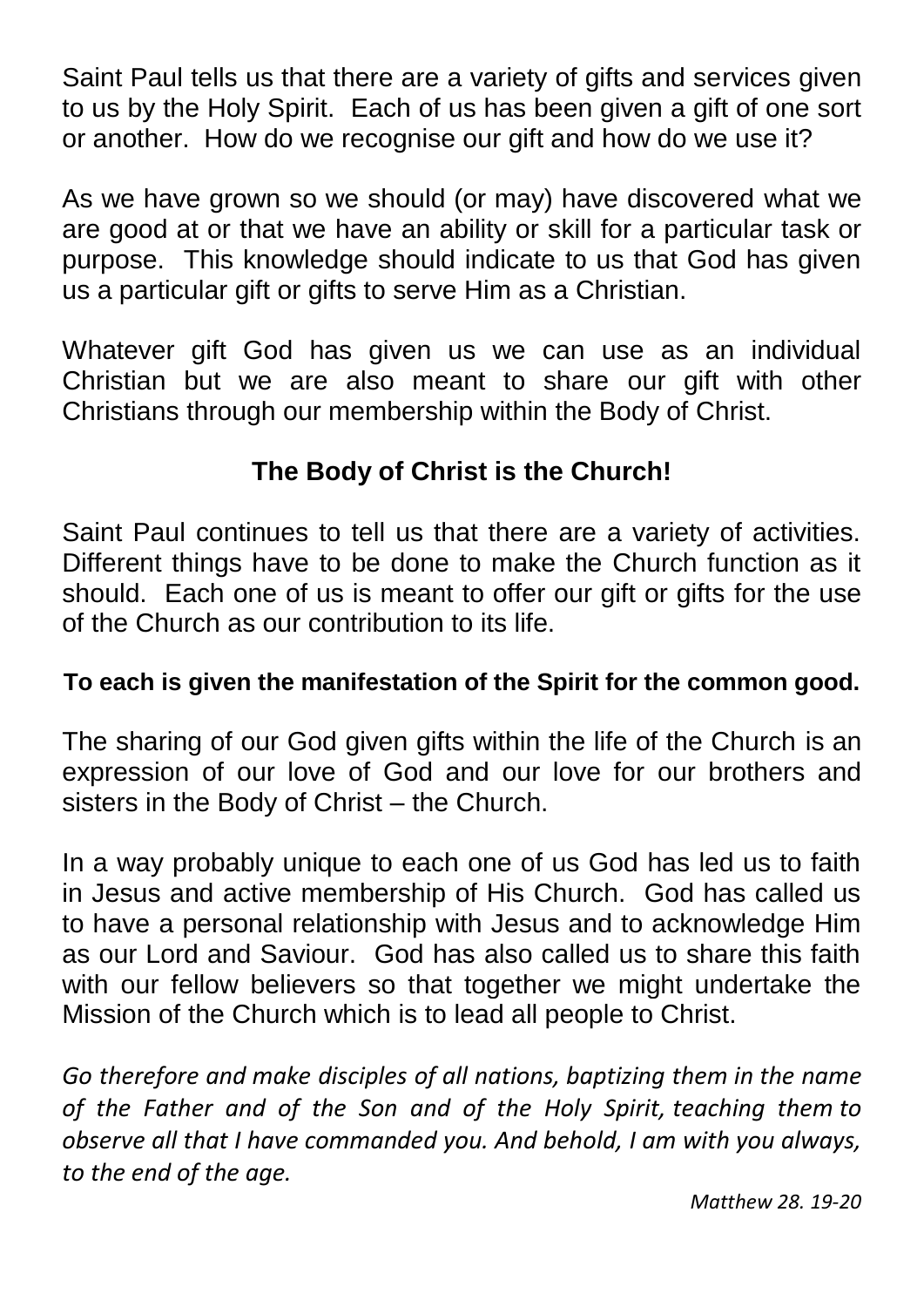*For as in one body we have many members, and the members do not all have the same function, so we, though many, are one body in Christ, and individually members one of another. Having gifts that differ according to the grace given to us, let us use them:*

*Romans 12. 4-6…*

An essential element of being a Christian is surely to join our fellow believers in the Church. What part do we play? Saint Paul tells us that we should use our gifts – how do we do that?

*And he gave the apostles, the prophets, the evangelists, the shepherds and teachers, to equip the saints for the work of ministry, for building up the body of Christ, until we all attain to the unity of the faith and of the knowledge of the Son of God, to mature manhood, to the measure of the stature of the fullness of Christ.*

*Ephesians 4. 11-13*

In the letter to the Ephesians Paul names a number of appointments for the work of the Church. Let us name other appointments for our present day Church.

*Bishops; Priests; Deacons; Lay Readers; Altar Servers; Readers; Wardens; Secretaries; Treasurers; Musicians; Council Members;*  and no doubt other requirements. Our Church needs all these appointments to function properly and effectively.

There are many Christians who attend their churches regularly and are aware of the needs of their churches but say and do nothing. They are made aware of specific jobs that have to be done and requests for people to come forward but they continue to say and do nothing. These people are not contributing to the life of their churches.